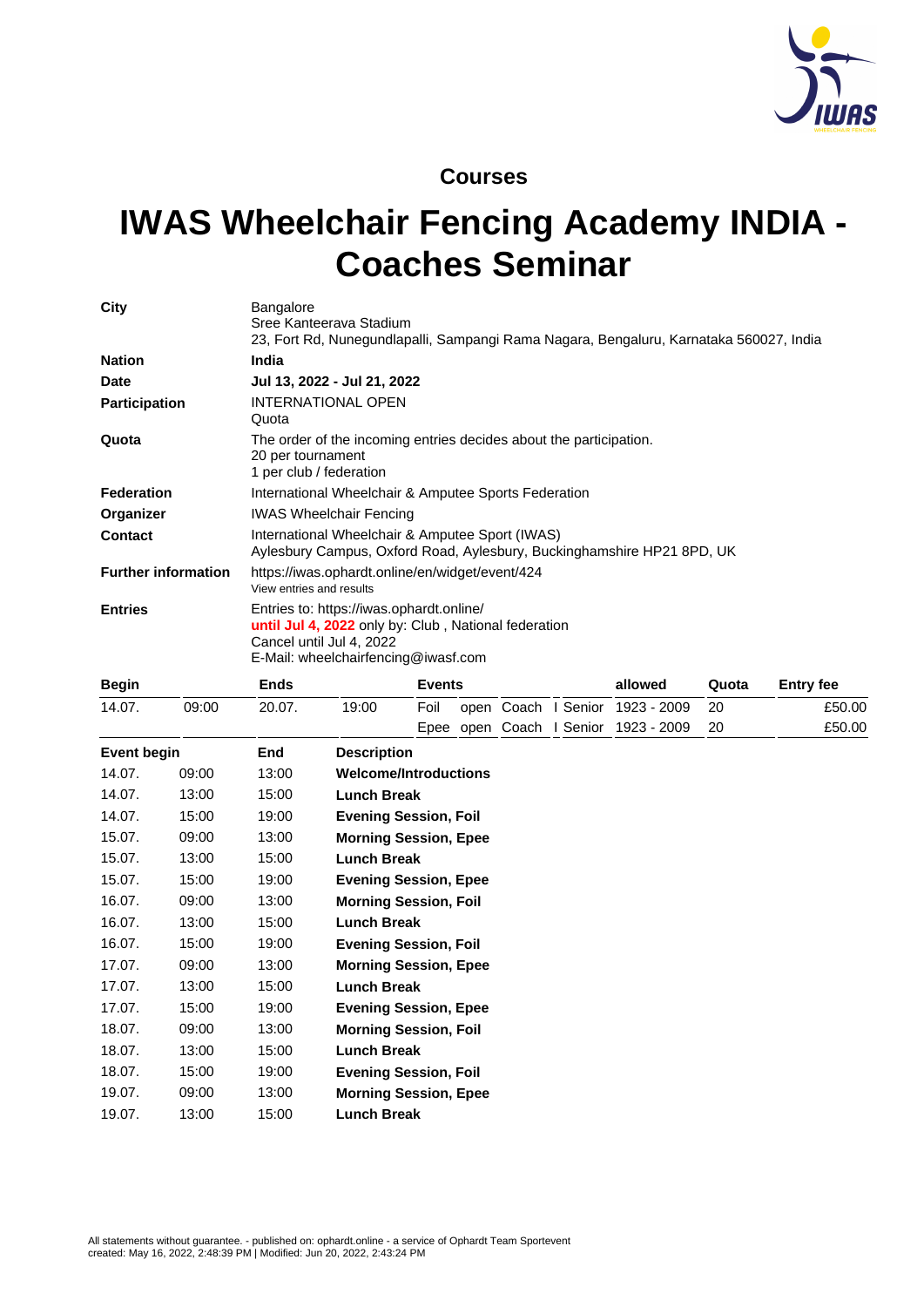

| 19.07.                       | 15:00                                                                                       | 19:00                                                                                                                                                                                                                                                                                                                                                                                                                                                                                                                                                                                                                                                                                                                                                                                                                                                                                              | <b>Evening Session, Epee</b>                                                                    |                                                                                                                                                                                           |  |  |  |  |  |  |
|------------------------------|---------------------------------------------------------------------------------------------|----------------------------------------------------------------------------------------------------------------------------------------------------------------------------------------------------------------------------------------------------------------------------------------------------------------------------------------------------------------------------------------------------------------------------------------------------------------------------------------------------------------------------------------------------------------------------------------------------------------------------------------------------------------------------------------------------------------------------------------------------------------------------------------------------------------------------------------------------------------------------------------------------|-------------------------------------------------------------------------------------------------|-------------------------------------------------------------------------------------------------------------------------------------------------------------------------------------------|--|--|--|--|--|--|
| 20.07.                       | 09:00                                                                                       | 13:00                                                                                                                                                                                                                                                                                                                                                                                                                                                                                                                                                                                                                                                                                                                                                                                                                                                                                              |                                                                                                 | <b>Wheelchair Fencing Competition - Foil</b>                                                                                                                                              |  |  |  |  |  |  |
| 20.07.                       | 15:00                                                                                       | 19:00                                                                                                                                                                                                                                                                                                                                                                                                                                                                                                                                                                                                                                                                                                                                                                                                                                                                                              | <b>Wheelchair Fencing Competition - Epee</b>                                                    |                                                                                                                                                                                           |  |  |  |  |  |  |
| <b>Payment</b>               |                                                                                             | <b>Payment</b>                                                                                                                                                                                                                                                                                                                                                                                                                                                                                                                                                                                                                                                                                                                                                                                                                                                                                     | <b>Surcharge</b><br>Bank Transfer British Pounds +£0.00<br>$+0.00%$                             | <b>Remarks</b><br>Once the entries are done, please select the red<br>button "PAYMENT PROCEDURE" on the right<br>and follow the process.<br>You can then print out a receipt with account |  |  |  |  |  |  |
| Head instructor /<br>manager |                                                                                             |                                                                                                                                                                                                                                                                                                                                                                                                                                                                                                                                                                                                                                                                                                                                                                                                                                                                                                    | Baldip Sahota (IWAS WF)                                                                         | details and reference number.                                                                                                                                                             |  |  |  |  |  |  |
| <b>Instructors</b>           |                                                                                             | <b>Sutera Ritrawe</b>                                                                                                                                                                                                                                                                                                                                                                                                                                                                                                                                                                                                                                                                                                                                                                                                                                                                              |                                                                                                 |                                                                                                                                                                                           |  |  |  |  |  |  |
| <b>Booking options</b>       |                                                                                             | Double Room Rate - Additional night                                                                                                                                                                                                                                                                                                                                                                                                                                                                                                                                                                                                                                                                                                                                                                                                                                                                | £80.00                                                                                          |                                                                                                                                                                                           |  |  |  |  |  |  |
|                              |                                                                                             | Double Room Rate (per person, 1 night)                                                                                                                                                                                                                                                                                                                                                                                                                                                                                                                                                                                                                                                                                                                                                                                                                                                             | £80.00                                                                                          |                                                                                                                                                                                           |  |  |  |  |  |  |
|                              |                                                                                             | £160.00<br>Double Room Rate (per person, 2 nights)                                                                                                                                                                                                                                                                                                                                                                                                                                                                                                                                                                                                                                                                                                                                                                                                                                                 |                                                                                                 |                                                                                                                                                                                           |  |  |  |  |  |  |
|                              |                                                                                             |                                                                                                                                                                                                                                                                                                                                                                                                                                                                                                                                                                                                                                                                                                                                                                                                                                                                                                    | Double Room Rate (per person, 3 nights)                                                         | £240.00                                                                                                                                                                                   |  |  |  |  |  |  |
|                              |                                                                                             |                                                                                                                                                                                                                                                                                                                                                                                                                                                                                                                                                                                                                                                                                                                                                                                                                                                                                                    | Double Room Rate (per person, 4 nights)                                                         | £320.00                                                                                                                                                                                   |  |  |  |  |  |  |
|                              |                                                                                             |                                                                                                                                                                                                                                                                                                                                                                                                                                                                                                                                                                                                                                                                                                                                                                                                                                                                                                    | Double Room Rate (per person, 5 nights)                                                         | £400.00                                                                                                                                                                                   |  |  |  |  |  |  |
|                              |                                                                                             |                                                                                                                                                                                                                                                                                                                                                                                                                                                                                                                                                                                                                                                                                                                                                                                                                                                                                                    | Double Room Rate (per person, 6 nights)                                                         | £480.00                                                                                                                                                                                   |  |  |  |  |  |  |
|                              |                                                                                             | Double Room Rate (per person, 7 nights)                                                                                                                                                                                                                                                                                                                                                                                                                                                                                                                                                                                                                                                                                                                                                                                                                                                            | £560.00                                                                                         |                                                                                                                                                                                           |  |  |  |  |  |  |
|                              |                                                                                             | £640.00<br>Double Room Rate (per person, 8 nights)                                                                                                                                                                                                                                                                                                                                                                                                                                                                                                                                                                                                                                                                                                                                                                                                                                                 |                                                                                                 |                                                                                                                                                                                           |  |  |  |  |  |  |
| <b>Accomodation</b>          |                                                                                             |                                                                                                                                                                                                                                                                                                                                                                                                                                                                                                                                                                                                                                                                                                                                                                                                                                                                                                    | The Chancery Pavilion                                                                           |                                                                                                                                                                                           |  |  |  |  |  |  |
| <b>Directions</b>            |                                                                                             |                                                                                                                                                                                                                                                                                                                                                                                                                                                                                                                                                                                                                                                                                                                                                                                                                                                                                                    | https://chanceryhotels.com/pavilion/<br>135 Residency Road, Bengaluru, Karnataka, 560025, India |                                                                                                                                                                                           |  |  |  |  |  |  |
| Catering                     |                                                                                             |                                                                                                                                                                                                                                                                                                                                                                                                                                                                                                                                                                                                                                                                                                                                                                                                                                                                                                    | Package (Full Board)                                                                            |                                                                                                                                                                                           |  |  |  |  |  |  |
| <b>Remarks</b>               |                                                                                             |                                                                                                                                                                                                                                                                                                                                                                                                                                                                                                                                                                                                                                                                                                                                                                                                                                                                                                    | <b>COURSE INFORMATION:</b>                                                                      |                                                                                                                                                                                           |  |  |  |  |  |  |
|                              |                                                                                             | The course is aimed at training wheelchair fencing coaches from the Asian region with the aim of<br>promoting the development of the sport in their countries.<br>To participate in the course, candidates registered by their National Federations or National<br>Paralympic Committees must have:<br>-Experience as fencing or wheelchair fencing coaches.<br>-Or be an athlete with experience in fencing or wheelchair fencing.<br>The course will be held in epee and foil.<br>The course will be held in English.<br><b>TRAINING CAMP:</b><br>During the coaching course, each participant can be accompanied, if they wish, by 1 wheelchair<br>fencing athlete who can take advantage of the experience of the course and train.<br>On the last day of the course, an IWAS Wheelchair Fencing Development Competition will be held,<br>where athletes will take part and may be classified. |                                                                                                 |                                                                                                                                                                                           |  |  |  |  |  |  |
|                              |                                                                                             |                                                                                                                                                                                                                                                                                                                                                                                                                                                                                                                                                                                                                                                                                                                                                                                                                                                                                                    |                                                                                                 |                                                                                                                                                                                           |  |  |  |  |  |  |
|                              | Each country can participate with 1 coach and 1 athlete, registrations are made through the |                                                                                                                                                                                                                                                                                                                                                                                                                                                                                                                                                                                                                                                                                                                                                                                                                                                                                                    |                                                                                                 |                                                                                                                                                                                           |  |  |  |  |  |  |
|                              |                                                                                             | <b>ACCOMMODATION</b>                                                                                                                                                                                                                                                                                                                                                                                                                                                                                                                                                                                                                                                                                                                                                                                                                                                                               |                                                                                                 |                                                                                                                                                                                           |  |  |  |  |  |  |
|                              |                                                                                             |                                                                                                                                                                                                                                                                                                                                                                                                                                                                                                                                                                                                                                                                                                                                                                                                                                                                                                    | The accommodation that is offered by the Local Organizers must be requested through the         |                                                                                                                                                                                           |  |  |  |  |  |  |